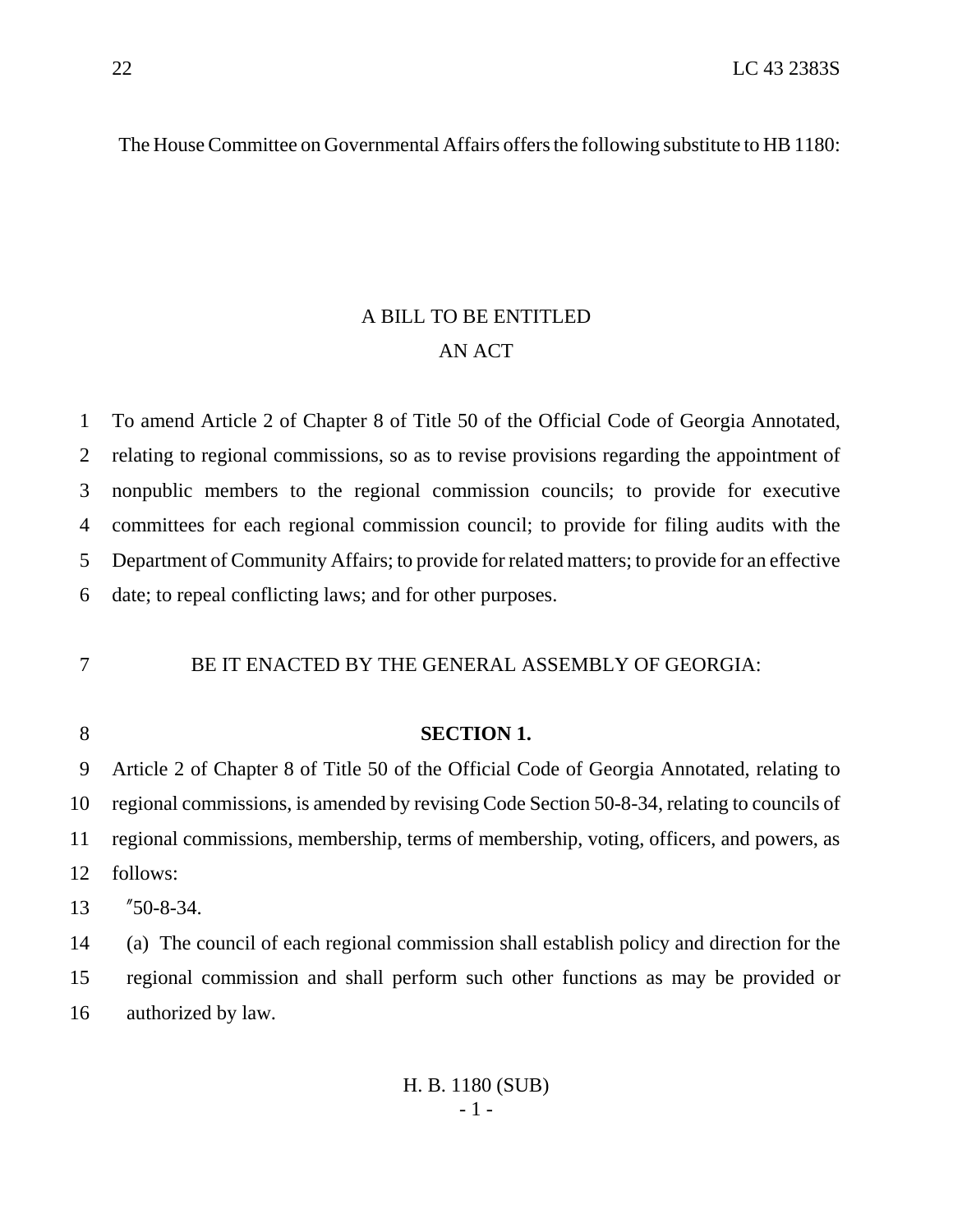17 (b) The manner of selecting such regional commission council members councilmembers shall be as prescribed by its bylaws and membership on the council shall be determined as follows:

 (1) The council shall include the chief elected official of each county governing body in the region for a period of time concurrent with each such elected official's term of elected 22 office. If the chief elected official for a county is unable to serve on the council, he or she shall appoint another elected county official. In the case of a consolidated government where there is not another municipality located within the boundaries of the county, a second member of such consolidated government shall be appointed to the board;

 (2) The council shall include one elected official from one municipality in each county in the region for a period of time concurrent with each such elected official's term of elected office; and

29 (3) The council shall include three residents of the region appointed by the Governor, each for a term of two years. One of such three appointees shall be a member of a school board located within the region or a superintendent of schools within the region, and two 32 of such three appointees shall be nonpublic council members; one nonpublic resident of each county in the region appointed by the governing authority of such county to serve a term of two years.

 (4) The council shall include one nonpublic council member appointed by the Lieutenant Governor for a term of two years and one nonpublic council member appointed by the Speaker of the House of Representatives for a term of two years; and

 (5) The council may include any additional members determined necessary by the commissioner for purposes of complying with laws or regulations, or otherwise. Any 40 such additional members shall be selected by the council and shall serve for a term of one year.

- (c) The term of a member shall terminate immediately upon:
- (1) Resignation by a member;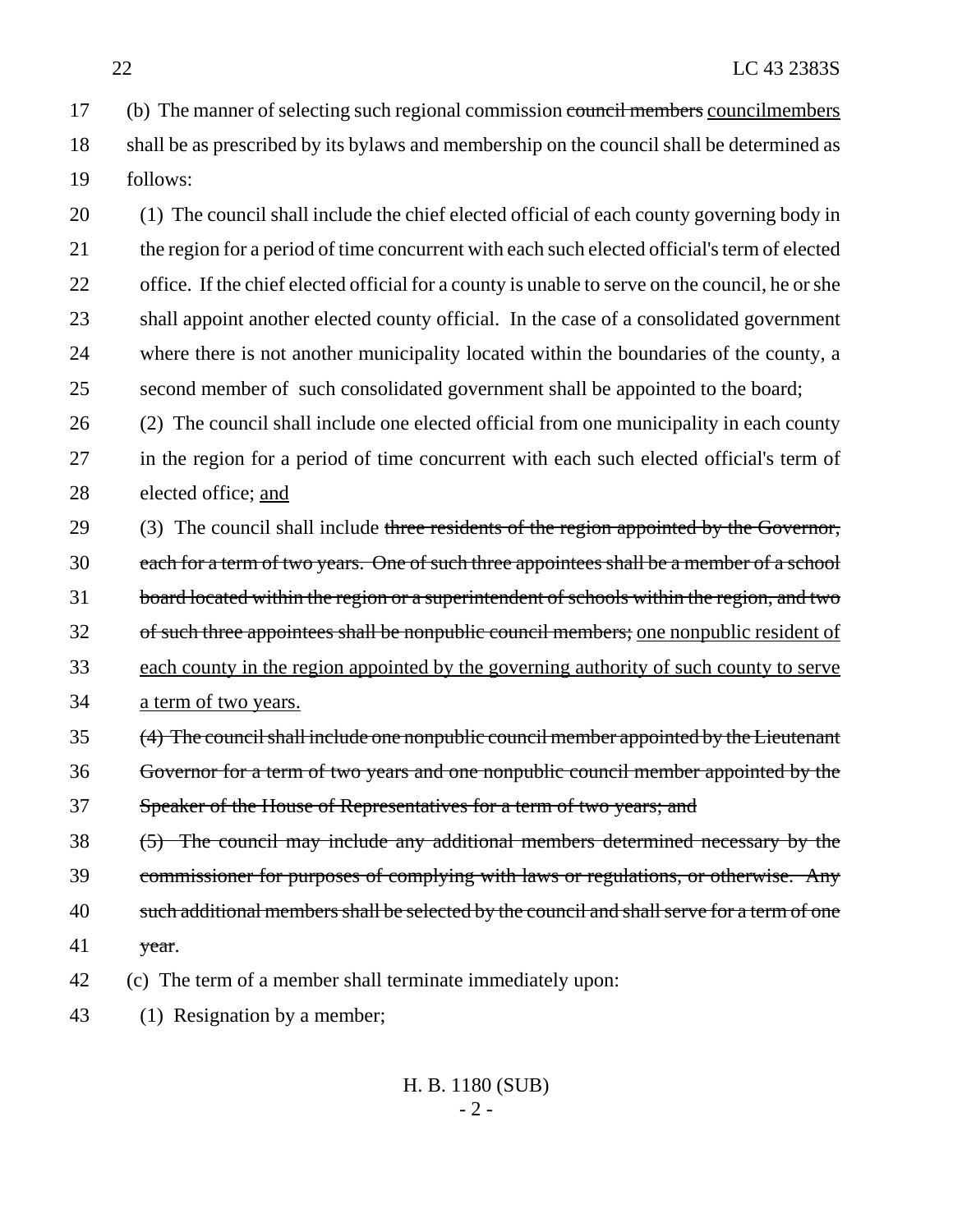| 44 | (2) Death of a member or inability to serve as a member due to medical infirmity or other    |
|----|----------------------------------------------------------------------------------------------|
| 45 | incapacity; or                                                                               |
| 46 | (3) Any change in local elective office or residence of a member which would cause the       |
| 47 | composition of the council not to comply with the requirements of subsection (b) of this     |
| 48 | Code section.                                                                                |
| 49 | (d) Each member of the council shall have one vote. Establishment of a quorum for            |
| 50 | purposes of the conduct of business shall be determined by the bylaws of the regional        |
| 51 | commission.                                                                                  |
| 52 | (e) Each regional commission council shall elect from among its council members              |
| 53 | councilmembers a chairperson, vice chairperson, and secretary or treasurer who shall serve   |
| 54 | for a term of two years and until their successors are elected and qualified. Such elections |
| 55 | shall be held biennially at a meeting designated for that purpose in the regional            |
| 56 | commission's bylaws.                                                                         |
| 57 | (f) Each council shall exercise the following powers:                                        |
| 58 | The powers, duties, responsibilities, and functions enumerated in Code<br>(1)                |
| 59 | Section 50-8-35;                                                                             |
| 60 | The appointment and removal of a full-time executive director for the regional<br>(2)        |
| 61 | commission;                                                                                  |
| 62 | The establishment of such committees as the council shall deem appropriate<br>(3)            |
| 63 | Reserved;                                                                                    |
| 64 | (4) The adoption of an annual work program for the regional commission;                      |
| 65 | The adoption of an annual budget to support the annual work program; and<br>(5)              |
| 66 | (6) The determination of the policies and programs to be implemented and operated by         |
| 67 | the regional commission as may be provided or authorized by law.                             |
| 68 | (g) Each council shall also have an executive committee comprising no less than five but     |
| 69 | no more than nine members of the council appointed by the chairperson, vice chairperson,     |
| 70 | and the secretary or treasurer selected pursuant to subsection (e) of this Code section and  |
|    |                                                                                              |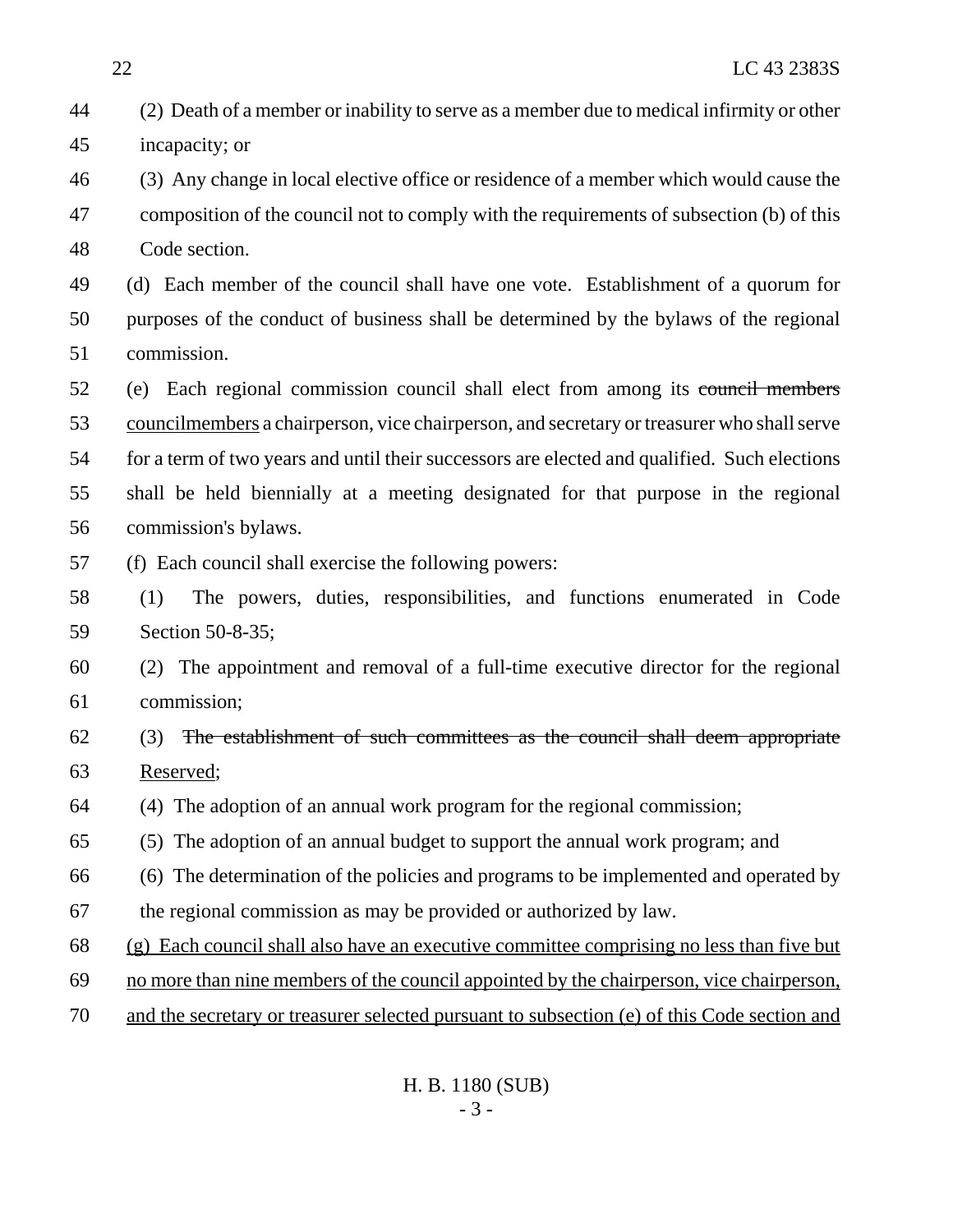22 LC 43 2383S

| 71 | approved by the full council. Notwithstanding subsection (f) of this Code section, the      |
|----|---------------------------------------------------------------------------------------------|
| 72 | executive committee shall:                                                                  |
| 73 | (1) Develop and propose an annual budget for the council to adopt;                          |
| 74 | (2) Oversee the commission's expenditure of the budget adopted by the council;              |
| 75 | (3) Develop and propose an annual work program for the council to adopt;                    |
| 76 | (4) Oversee the implementation of the annual work program by the commission;                |
| 77 | (5) When a vacancy occurs in the executive directorship, nominate an executive director     |
| 78 | candidate for consideration by the council for appointment pursuant to paragraph (2) of     |
| 79 | subsection (f) of this Code section;                                                        |
| 80 | (6) Oversee the commission's personnel policies and benefits;                               |
| 81 | Establish council committees and appoint councilmembers to the same;                        |
| 82 | (8) Carry out any other task assigned to the executive committee by the council; and        |
| 83 | (9) Produce a thorough annual report for each regional commission that contains details     |
| 84 | and metrics on all work programs, services provided, and other activities undertaken        |
| 85 | during the prior calendar or, if desired, the regional commission's prior fiscal year. Such |
| 86 | reports shall be filed within 60 days of the close of such calendar or fiscal year to the   |
| 87 | commissioner of community affairs, the chairperson of the House State Planning and          |
| 88 | Community Affairs Committee, and the chairperson of the Senate State and Local              |
| 89 | <b>Governmental Operations Committee."</b>                                                  |

### 90 **SECTION 2.**

91 Said article is further amended in Code Section 50-8-38, relating to accounting of funds by 92 commission, disclosure, and access to documents, by revising subsection (d) as follows:

93 "(d) A copy of the report and of any comments made by the state auditor pursuant to 94 paragraph (2) of subsection (c) of this Code section shall be <u>sent to the commissioner and</u> 95 a copy of such report and any such comments shall be maintained as a public record for